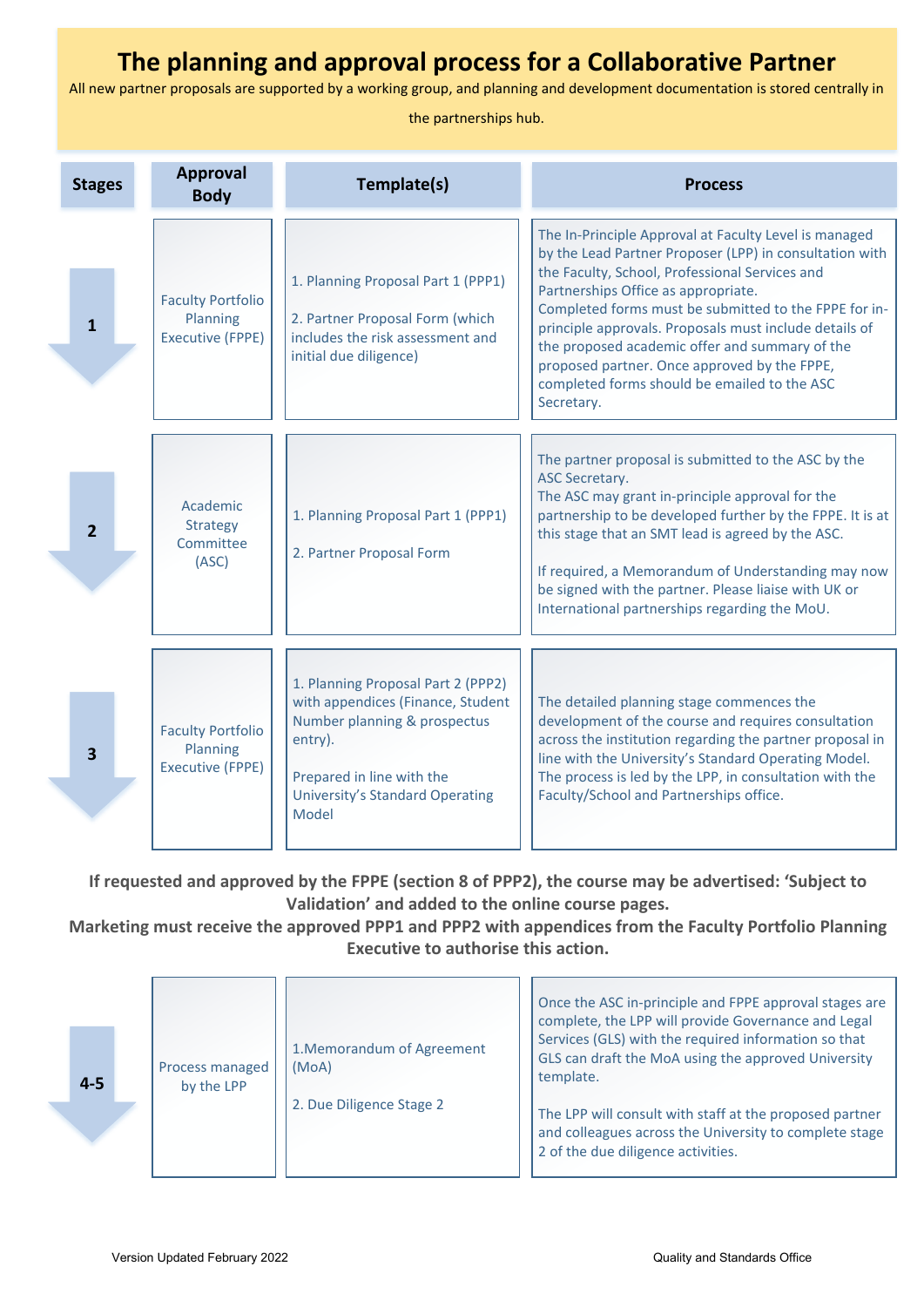| <b>Stages</b> | <b>Approval</b><br><b>Body</b>                                                                             | Template(s)                                                                                                                                                                                                                                                    | <b>Process</b>                                                                                                                                                                                                                                                                                                                                                                                                                          |
|---------------|------------------------------------------------------------------------------------------------------------|----------------------------------------------------------------------------------------------------------------------------------------------------------------------------------------------------------------------------------------------------------------|-----------------------------------------------------------------------------------------------------------------------------------------------------------------------------------------------------------------------------------------------------------------------------------------------------------------------------------------------------------------------------------------------------------------------------------------|
| $6 - 7$       | For franchise<br>arrangements,<br>process managed<br>by the LPP and<br>nominated<br>Faculty/School<br>lead | 1.PPP1 & 2 with appendices<br>approved in step 4<br>2. Course Specification derived<br>from PPP1 & 2<br>3. Course Document with modules<br>and appendices for franchise<br>arrangements (for articulation<br>arrangements, course mapping is<br>also required) | Working with the Faculty, School and professional<br>services, the arrangements for the franchise of awards<br>is managed by the LPP and nominated Faculty/School<br>lead. The process includes working with the partner to<br>confirm the requirements for operating a franchise<br>arrangement. Where the franchise arrangement<br>includes an articulation agreement, course mapping on<br>to the University award is also required. |
| 8             | Approval by the<br><b>SMT Lead and</b><br><b>LPP</b>                                                       | 1. PPP1 & 2<br>2. Partner Proposal Form<br>3. Due Diligence Stage 2<br>4. Draft MoA<br>5. Course documentation for<br>Franchise arrangements<br>6. Course mapping for articulation<br>arrangements                                                             | The SMT Lead, as approved by the ASC, and the LPP<br>will review the final partnership proposal submission<br>and accompanying documentation.<br>Once satisfied that the proposal meetings University<br>requirements, it may be submitted to the ASC Scrutiny<br>Group.                                                                                                                                                                |

The SMT Lead and LPP will confirm to the ASC Scrutiny Group that:

1. the partnership has been appropriately developed and has involved admissions and registration processes, due diligence has been fully undertaken and planning processes and discussions with stakeholders has satisfactorily taken place

2. arrangements to franchise and/or validate and/or articulate courses have been undertaken with the Faculty(ies), Schools(s) and colleagues in Professional Services, course documents have been shared with the partner and resources are in place to support the proposed arrangements

3. successful negotiations to agree the memorandum of agreement have been undertaken

4. regulatory or statutory requirements of central or regional authorities in‐country has been determined and has the support of the University stakeholder(s)

5. University implementation and communication plans to support the commencement of the partnership are in place

| 9 | Academic<br>Strategy<br>Committee<br><b>Scrutiny Group</b> | 1. PPP1 & 2<br>2. Partner Proposal Form<br>3. Due Diligence Stage 1 & 2<br>4. Draft MoA<br>5. Course documentation for<br>Franchise arrangements<br>6. Course mapping for articulation<br>arrangements | The ASC Scrutiny Group will review the proposal and<br>confirm any required outcomes in order to progress<br>the partner proposal to ASC for the recommendation<br>to the Education and Student Experience Committee<br>and the Academic Board for approval. |
|---|------------------------------------------------------------|--------------------------------------------------------------------------------------------------------------------------------------------------------------------------------------------------------|--------------------------------------------------------------------------------------------------------------------------------------------------------------------------------------------------------------------------------------------------------------|
|   |                                                            |                                                                                                                                                                                                        |                                                                                                                                                                                                                                                              |

The ASC Scrutiny Group will review the proposal and confirm whether it:

1. meets the University's requirements for compatible and complementary educational objectives and the Learning, Teaching and Assessment strategy

2. operates an effective management and regulatory framework in place to support students and management of the HE academic portfolio

3. maintains an appropriate HE academic environment and resources for students

4. meets the quality assurance requirements of the University